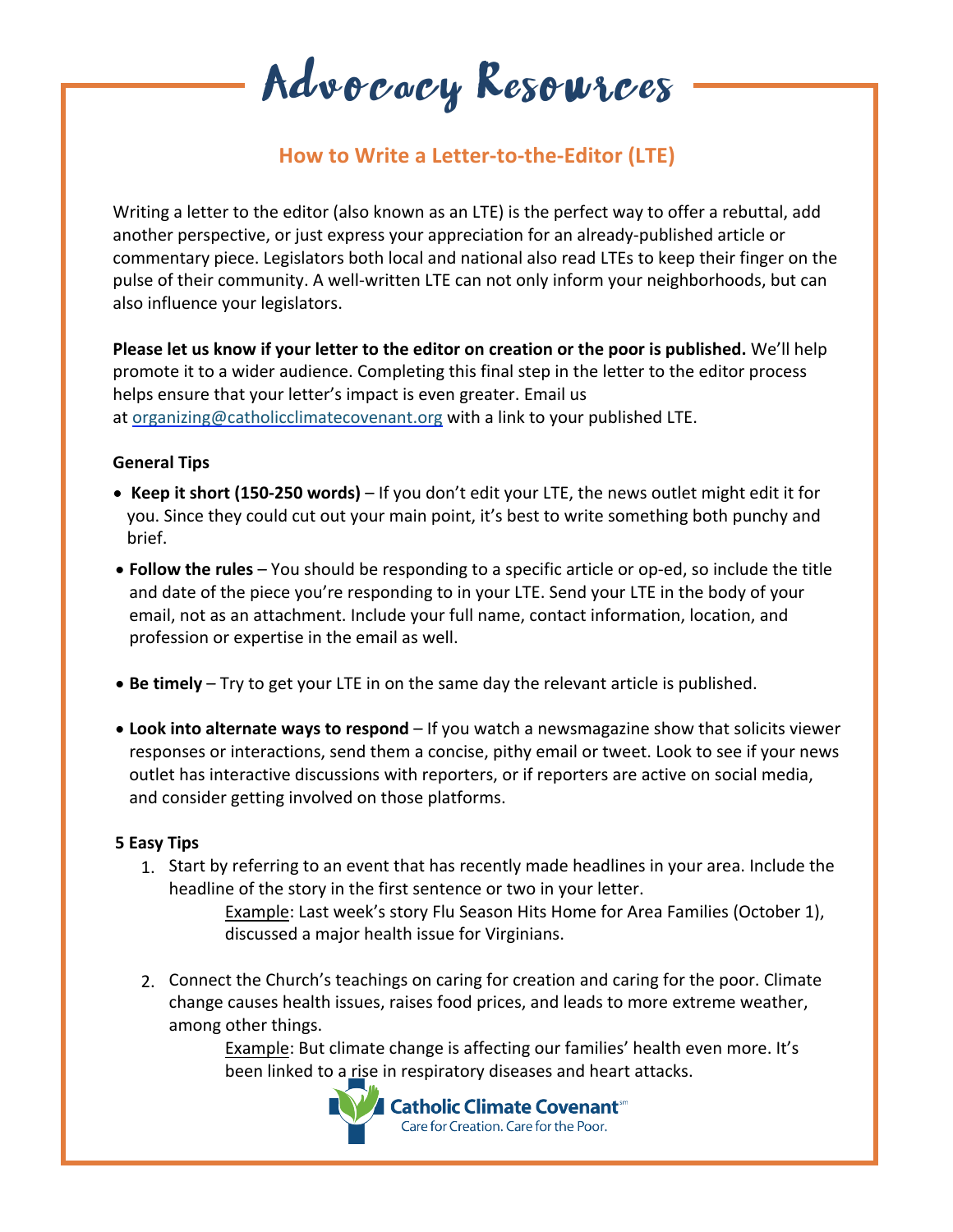# Advocacy Resources

- 3. State a personal reason why you care about this issue. Example: As a teacher, I care about the sick kids in my classroom.
- 4. State that you echo Pope Francis' *Laudato Si'* and that you want action on climate change.

Example: That is why I'm standing with Pope Francis to support action on climate change.

5. Sign your name and write the name of your city. Example: Sincerely yours, Joan Brown, Manassas, Virginia

# **How to Write an OpEd**

For your op-ed to reach people and educate them about the Catholic Church's teaching on caring for creation and caring for the poor, it needs to find a home in some sort of news outlet. You can get it published by pitching it to an editor, usually over email, and briefly explaining what makes your op-ed different, important, and timely. Here are some tips on how to first write and then pitch your op-ed.

### **Steps to writing an op-ed: a sample framework**

*Who are you, and how do you connect to the moral cause for climate action?*

• This could be your faith background, your work on justice or moral issues, your personal experience with climate change, or just a wide body of knowledge on the need for climate policy.

*How do you see the caring for creation and the poor as being part of something larger?*

• A connection to a global meeting of states (like a United Nations climate summit), so that outsiders can understand the relationship between the timing of your message and broader momentum around climate action. Pope Francis' *Laudato Si'* is a key document in a series of moments that are driving the conversation around the imperative for a strong international agreement on climate change.

## *Why do you specifically support climate action?*

• Draw from your own background, or the general background of the group you represent. Of course, there are a multitude of reasons to support climate action, but it's most impactful to focus on one or two, rather than listing off a large number. Don't just take the 30,000 foot view; find a reason why this is deeply personal to you and explain why it should be deeply personal to others.

*What are you calling for?*

• Now is the chance to make a connection to broader actions. The pope is an incredibly powerful figure to millions of people across the world, and his message resonates to more people than just Catholics. The papal encyclical will ask leaders to take strong stance on



*A* Catholic Climate Covenant® Care for Creation. Care for the Poor.